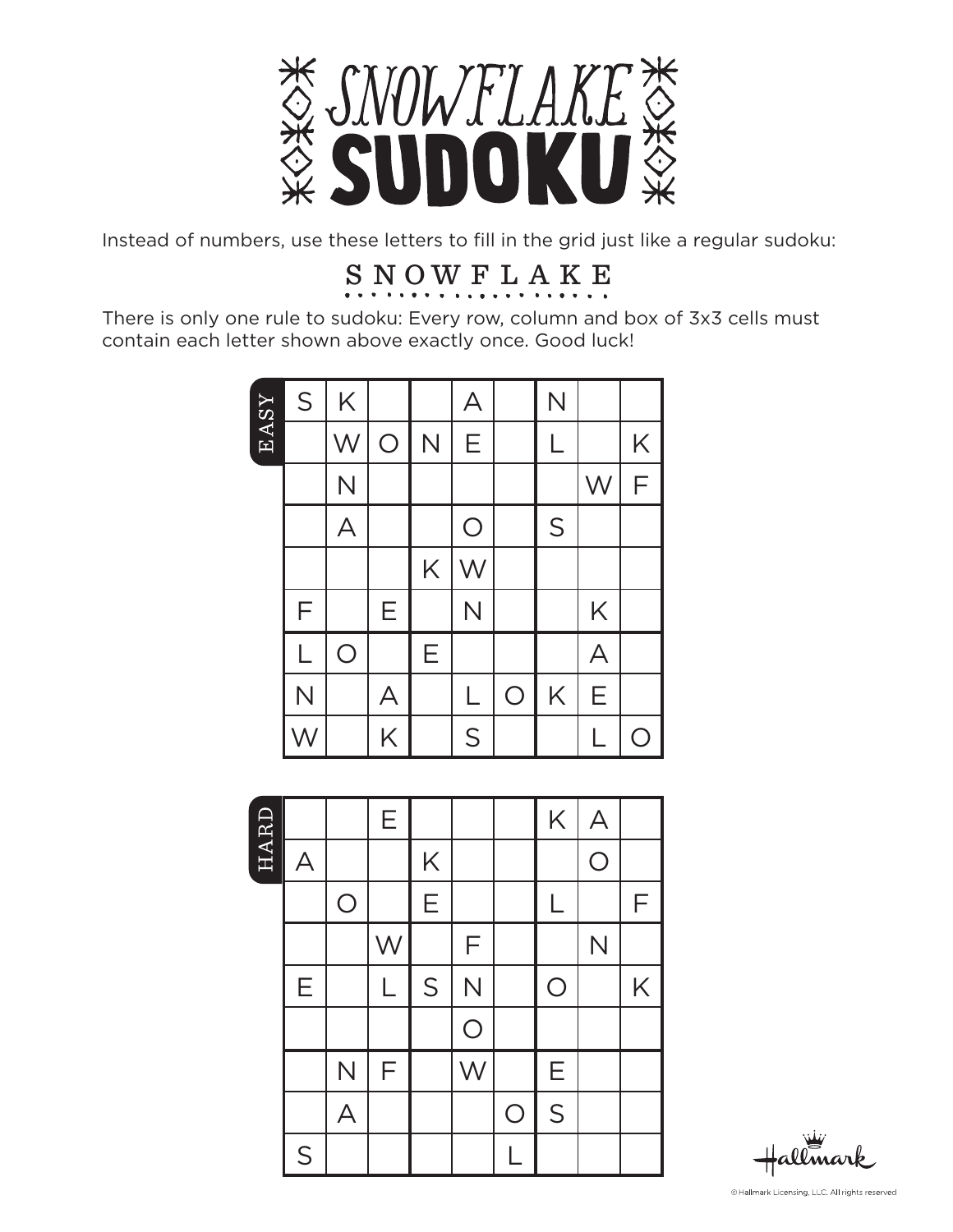# .V.V.V.V.V.V.V.V.V.V.V.V.V.V.V.V WINTER WORD SCRAMBLE

Rearrange the letters on the left to form some wintry words on the right.

| 1.               | <b>ZEEGNIRF</b>   | 1.              |  |
|------------------|-------------------|-----------------|--|
| 2.               | <b>STOBO</b>      | 2.              |  |
| 3.               | <b>KNOFSWALE</b>  | 3.              |  |
| $\overline{4}$ . | <b>BLONSLAW</b>   | 4.              |  |
| 5.               | <b>ZYCO</b>       | 5.              |  |
| 6.               | <b>BREMCEED</b>   | 6.              |  |
| 7.               | <b>FARMFUSE</b>   | 7.              |  |
| 8.               | <b>STACO</b>      | 8.              |  |
| 9.               | <b>LOVESH</b>     | 9.              |  |
| 10 <sub>1</sub>  | <b>BLOWMONSIE</b> | 10 <sub>1</sub> |  |
| 11.              | <b>SNAKELBT</b>   | 11.             |  |
| 12.              | <b>STROF</b>      | 12.             |  |
| 13.              | <b>NAMOWNS</b>    | 13.             |  |
| 14.              | <b>SLEVOG</b>     | 14.             |  |
| 15.              | <b>TELM</b>       | 15.             |  |
| 16.              | <b>RETHEA</b>     | 16.             |  |
| 17.              | <b>DELSGIND</b>   | 17.             |  |
| 18.              | <b>ZILBZRAD</b>   | 18.             |  |
| 19.              | <b>CISELIC</b>    | 19.             |  |
| 20.              | <b>STEMTIN</b>    | 20.             |  |
| 21.              | <b>FRASC</b>      | 21.             |  |
| 22.              | <b>PREFELIAC</b>  | 22.             |  |
| 23.              | <b>KINGSI</b>     | 23.             |  |
| 24.              | <b>LETSE</b>      | 24.             |  |
| 25.              | <b>HINTERABE</b>  | 25.             |  |

 $\#$ allmark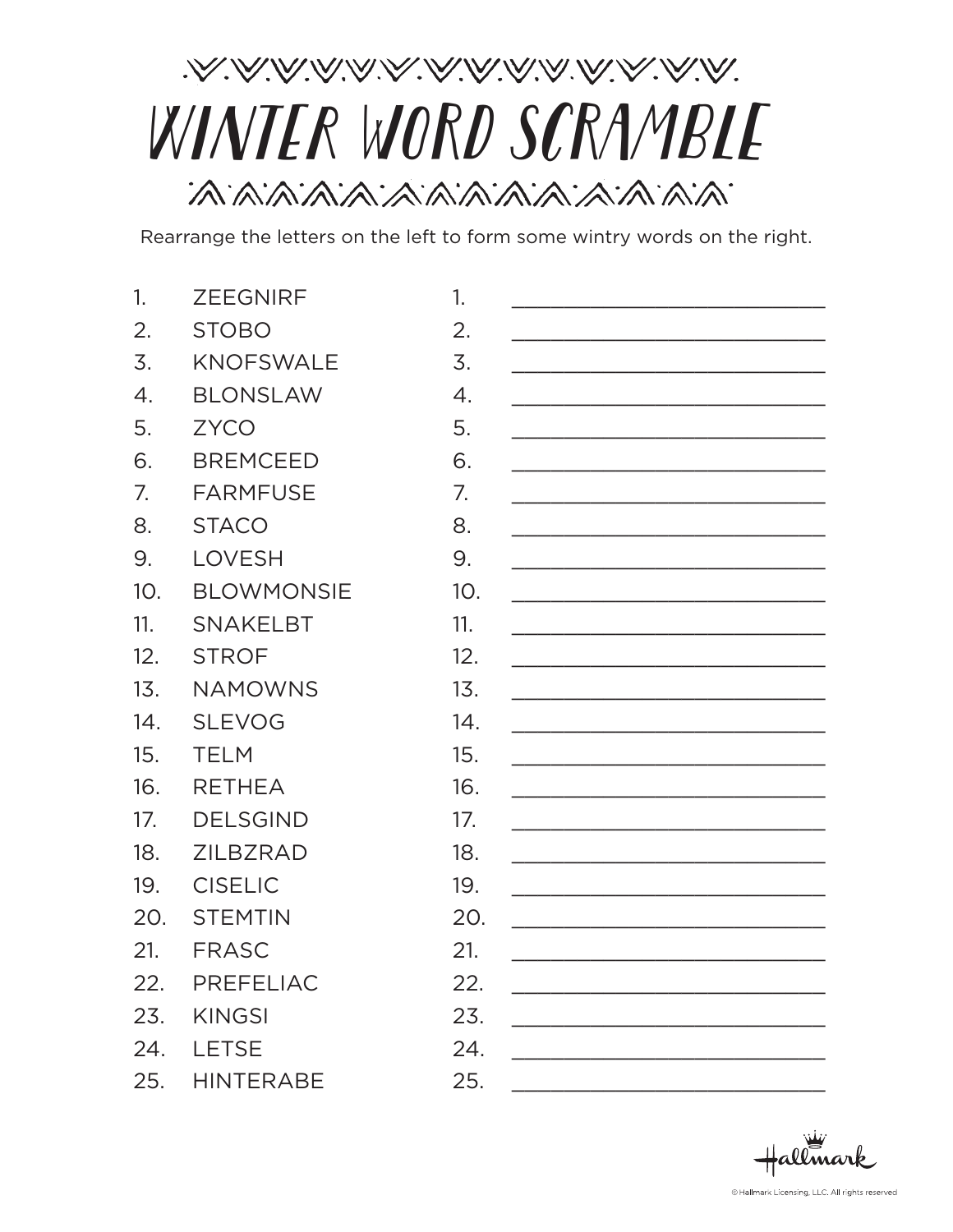## **SLVINTER!** TWORD SEARCH'S

| С              | Ρ              | Ω                              | B            | S                                     | L                                                                                                                                                                                                                                                                                                                                                                                | Ε                                     | D            | D              | T                       | N            | G            |
|----------------|----------------|--------------------------------|--------------|---------------------------------------|----------------------------------------------------------------------------------------------------------------------------------------------------------------------------------------------------------------------------------------------------------------------------------------------------------------------------------------------------------------------------------|---------------------------------------|--------------|----------------|-------------------------|--------------|--------------|
| L              | B              | K                              | Ε            | $\mathsf{N}$                          | X                                                                                                                                                                                                                                                                                                                                                                                | W                                     | L            | S              | Α                       | L            | R            |
| Ε              | L              | N                              | U            | Ε                                     | Υ                                                                                                                                                                                                                                                                                                                                                                                | F                                     | $\circ$      | Κ              | Ε                       | T            | M            |
| C              | $\overline{1}$ | A                              | $\bigcirc$   | $\top$                                | P                                                                                                                                                                                                                                                                                                                                                                                | $\begin{array}{c} \hline \end{array}$ | $\mathsf{C}$ | T              | C                       | L            | Ε            |
| A              | Ζ              | M                              | B            | Τ                                     | Ε                                                                                                                                                                                                                                                                                                                                                                                | R                                     | Α            | $\overline{1}$ | $\hbox{\large \bf Q}$   | $\mathsf S$  | $\mathsf C$  |
| L              | Ζ              | W                              | Н            | $\begin{array}{c} \hline \end{array}$ | B                                                                                                                                                                                                                                                                                                                                                                                | Ε                                     | R            | $\hbox{N}$     | Α                       | Τ            | Ε            |
| P              | А              | $\bigcirc$                     | F            | М                                     | $\mathsf S$                                                                                                                                                                                                                                                                                                                                                                      | W                                     | $\mathsf D$  | G              | R                       | $\mathsf P$  | Ζ            |
| Ε              | R              | $\mathsf{N}$                   | $\mathsf{C}$ | $\bigcirc$                            | B                                                                                                                                                                                                                                                                                                                                                                                | $\bigcirc$                            | $\bigcirc$   | Τ              | $\mathsf S$             | Υ            | Ζ            |
| R              | D              | $\mathsf S$                    | G            | $\bigcirc$                            | $\mathsf C$                                                                                                                                                                                                                                                                                                                                                                      | $\bigcirc$                            | Ζ            | Υ              | $\overline{\mathsf{N}}$ | B            | Q            |
| $\overline{1}$ | $\top$         | Ε                              | $\mathsf{N}$ | Τ                                     | Α                                                                                                                                                                                                                                                                                                                                                                                | D                                     | Τ            | $\mathsf S$    | $\bigcirc$              | R            | F            |
| F              | R              | Α                              | $\mathsf{C}$ | $\mathsf S$                           | Χ                                                                                                                                                                                                                                                                                                                                                                                | Τ                                     | $\bigcup$    | T              | W                       | Н            | L            |
| Υ              | Н              | U                              | R            | Ε                                     | $\begin{array}{c} \rule{0pt}{2.5ex} \rule{0pt}{2.5ex} \rule{0pt}{2.5ex} \rule{0pt}{2.5ex} \rule{0pt}{2.5ex} \rule{0pt}{2.5ex} \rule{0pt}{2.5ex} \rule{0pt}{2.5ex} \rule{0pt}{2.5ex} \rule{0pt}{2.5ex} \rule{0pt}{2.5ex} \rule{0pt}{2.5ex} \rule{0pt}{2.5ex} \rule{0pt}{2.5ex} \rule{0pt}{2.5ex} \rule{0pt}{2.5ex} \rule{0pt}{2.5ex} \rule{0pt}{2.5ex} \rule{0pt}{2.5ex} \rule{0$ | U                                     | S            | Ε              | F                       | $\circ$      | Ε            |
| L              | $\mathsf S$    | F                              | F            | U                                     | M                                                                                                                                                                                                                                                                                                                                                                                | $\mathsf{R}% _{T}$                    | А            | Ε              | L                       | $\mathsf{C}$ | Ε            |
| W              | Κ              | W                              | R            | V                                     | L                                                                                                                                                                                                                                                                                                                                                                                | B                                     | Κ            | L              | А                       | Κ            | $\mathsf{C}$ |
| $\times$       | $\vee$         | F                              | M            | Τ                                     | Ζ                                                                                                                                                                                                                                                                                                                                                                                | W                                     | Е            | S              | Κ                       | Е            | Е            |
| G              | $\mathsf{N}$   | $\begin{array}{c} \end{array}$ | Ζ            | Ε                                     | Ε                                                                                                                                                                                                                                                                                                                                                                                | R                                     | F            | R              | Ε                       | Υ            | M            |

Find all the words in the list below by circling them. They can be forwards, backwards or diagonal.

BONUS: There's a surprise word included in the easy word search that's not included in the list below. See if you can find it!

BLIZZARD BOOTS **COATS** COLD **COZY** DECEMBER EARMUFFS FIREPLACE FIREWOOD FLEECE FREEZING FROST **HIBERNATE HOCKEY** 

EASY

**ICICLE MITTENS SCARF** SKIING SLEDDING SLEET SNOWFLAKE

allmark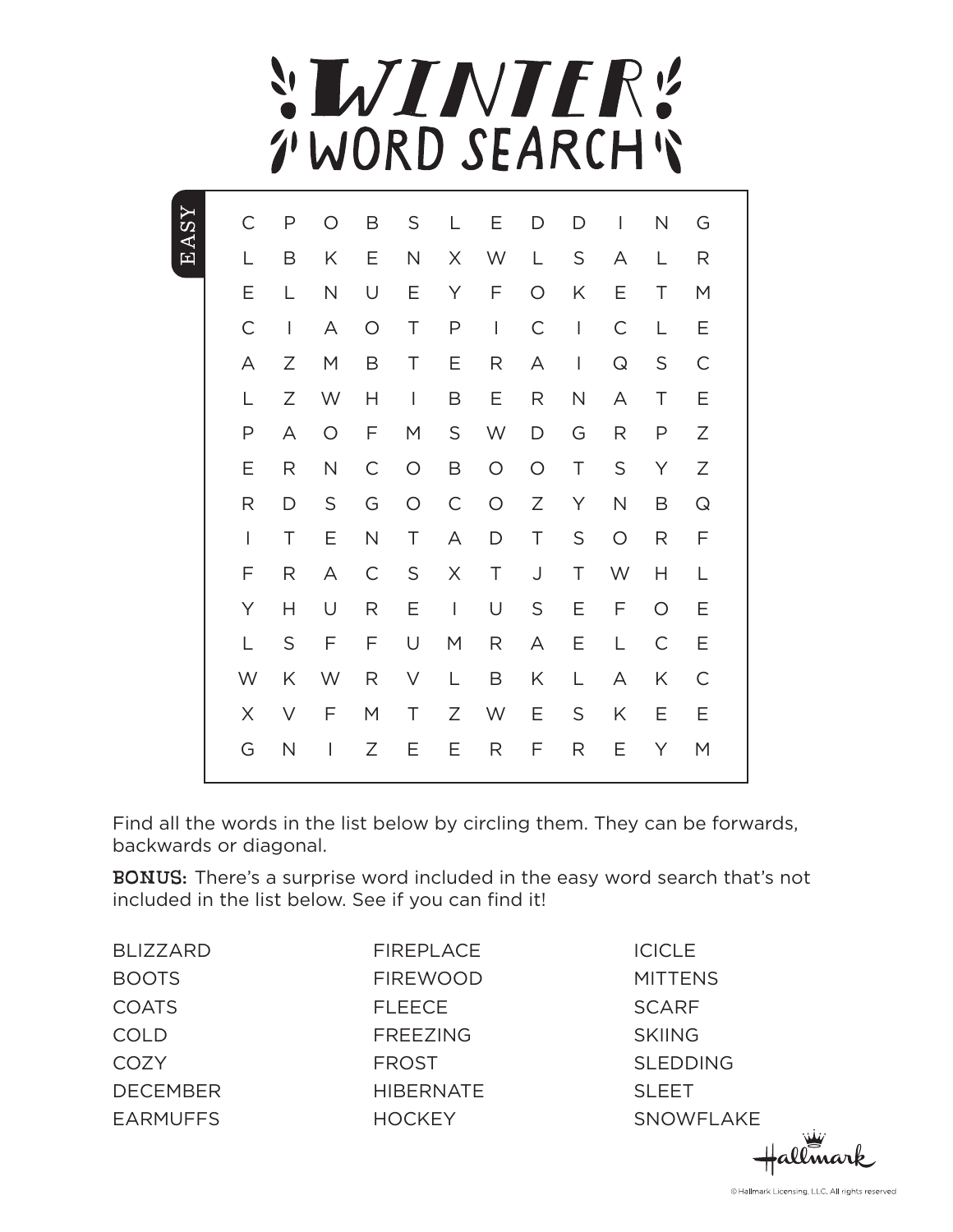#### **HARD** Q E N T L C R X O S V E S N I U G N E P M I Z S X P B O K F N L C F Y N P S D W F J S Y W C N R E T A E H J F V A C A T I O N U T R O Y Z O S R T P L U E K D E R C Y O B D O I I W T L W T Q O M E T S I I R M P L S E O M Z V D F I B Y R H G A F L E E C E E K C B J A W R M N O A B E R N M O I P X L A I E R B P T A Y T E E L S B R P H T G C L M I M Y I M R O A E T I W L O E T B N I F O R N B N K D A B F R A C S N F B L S C W M T A G E A Y O V W T M I H W I S I C I O V R W I T R G O O E O M B O W R L Z H G N L R M Y O B S G K W L N O V D E N Z U W S H D Q F M R Q M O I E Y S E T P R A Z P M H O T C O C O A Y B N R S L P L W R G N I D D E L S E V O L G O I I C N A P D N U I C K W M N B L A N K E T S F R C O G N I Z E E R F O Q Y E K C O H U O K E J X W R V L W S M W F L A N N E L P S T L O O H C S O N B K M I D N I E Z C J A F E C G Y H O C U D F A S N O W M O B I L E B K

J A I E Z K A I N T G D H R A E B R A L O P N D F M Y B E L T E I C E F I S H I N G E G S L A N I D R A C S N O W P L O W A K C H D

BLANKETS BLIZZARD BOOTS CARDINALS COATS COLD **COZY** DECEMBER EARMUFFS FIREPLACE FIREWOOD FLANNEL

FLEECE FREEZING FROST GLOVES **HEATER HIBERNATE HOCKEY HOLIDAYS** HOT COCOA ICE FISHING ICE SKATES ICICLES

MITTENS NO SCHOOL PENGUINS POLAR BEAR **SCARF SHOVEL** SKIING SLEDDING SLEET SNOWBALL FIGHTS **SNOWBOARD** SNOWFLAKE

SNOWMAN **SNOWMOBILE** SNOWPLOW **SNOWSUITS** TOBOGGAN **TRAVEL** VACATION **WIND** WINTER **WOOL**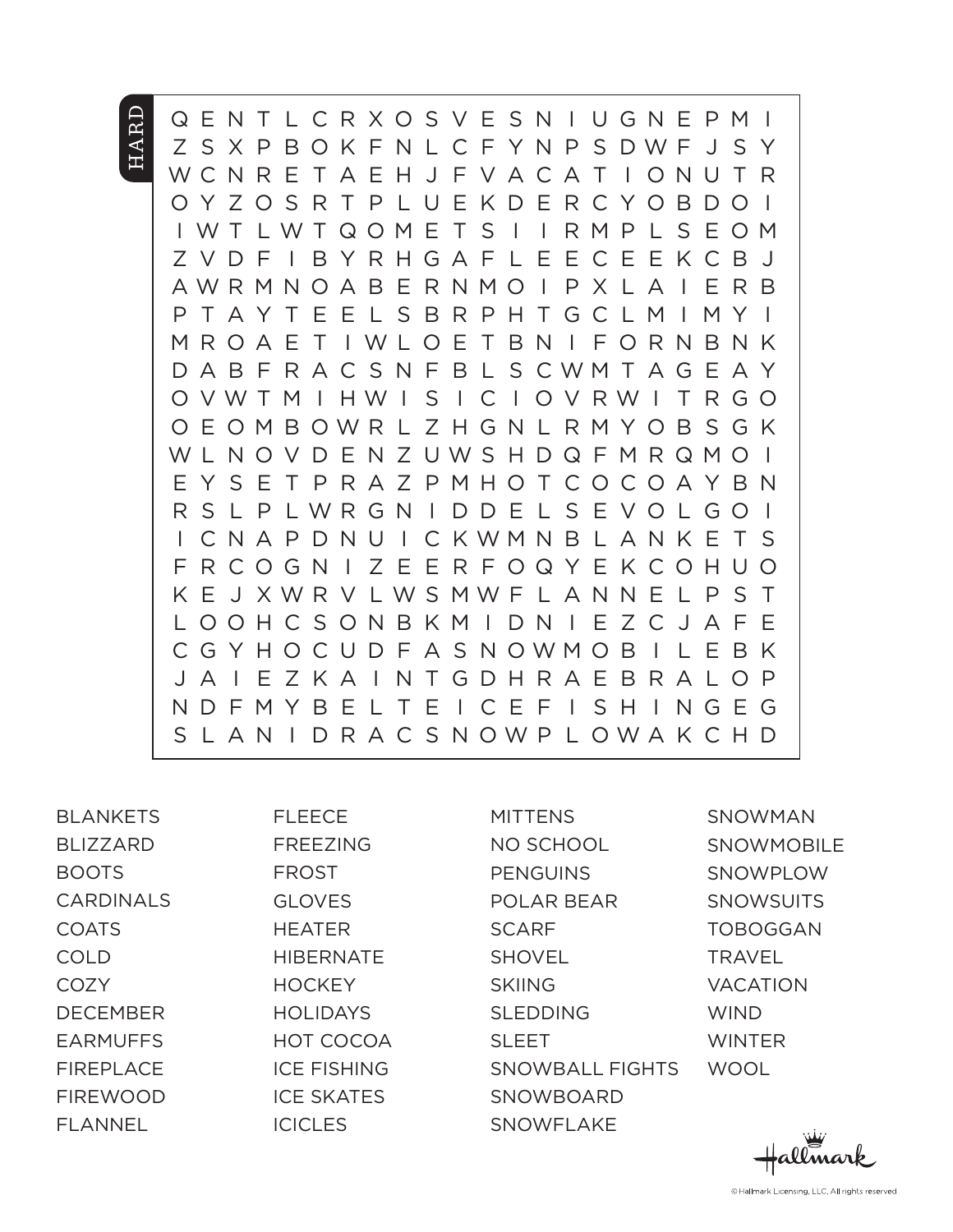

#### SNOWFLAKE sudoku

EASY

|            |                        |               |       |              | $S$   K   F   L   A   W          | $N \mid$          | $\bigcirc$ | E.                               |
|------------|------------------------|---------------|-------|--------------|----------------------------------|-------------------|------------|----------------------------------|
| A          | $\mathsf{I}\mathsf{W}$ |               |       |              | $O\vert N \vert E \vert F \vert$ | $\mathbb{R}$<br>L |            | $S$ $K$                          |
| Е.         | N.                     |               |       |              | L O K S A W                      |                   |            | ΕI                               |
|            | $K \mid A$             | W             |       | F O          |                                  |                   | E[S N]     | $\lfloor$                        |
| $\bigcirc$ | S                      | $\mid N \mid$ | K W   |              |                                  |                   |            | $L \mid E \mid F \mid A \mid$    |
| F          | L.                     | I E           | S N   |              | $A$ $O$ $K$                      |                   |            | $\mathsf{I}\mathsf{W}\mathsf{I}$ |
| L          | $\bigcirc$             |               | S E F |              |                                  |                   |            | K[W A N]                         |
| N          | F.                     | A             | W     | $\mathsf{L}$ | $\circ$                          | K                 | $E \mid$   | $\vert$ S $\vert$                |
|            | E.                     | K.            | A S   |              | $N_{\odot}$                      | F.                |            | $\overline{O}$                   |

#### WINTER WORD SCRAMBLE

- 1. FREEZING
- 2. BOOTS
- 3. SNOWFLAKE
- 4. SNOWBALL
- 5. COZY
- 6. DECEMBER
- 7. EARMUFFS
- 8. COATS
- 9. SHOVEL
- 10. SNOWMOBILE
- 11. BLANKETS
- 12. FROST
- 13. SNOWMAN

| HARD | F          |            | Е                                | $\bigcirc$              | S <sub>1</sub> | N I                | K              | A          |   |
|------|------------|------------|----------------------------------|-------------------------|----------------|--------------------|----------------|------------|---|
|      | А          | W          | S <sub>l</sub>                   | K                       | L              | F.                 | N              | $\bigcirc$ | Е |
|      | K          | $\bigcirc$ | N.                               | E.                      | $\mathsf{A}$   | $\vert W \vert$    | L              | S          | F |
|      | $\bigcirc$ | K          | $\mathsf{I}\mathsf{W}\mathsf{I}$ | L                       | F.             | E.<br>$\mathsf{l}$ | $\overline{A}$ | N          | S |
|      | Е          | F          |                                  | $S \mid$                | N.             | A                  | $\bigcirc$     | W          | K |
|      | N          | S          | A                                | $\mathsf{I}\mathsf{W}$  | $\overline{O}$ | K I                | F              | Е          |   |
|      |            | N          | F                                | $\forall$               | W              | S                  | Е              | K          | Ω |
|      |            | А          | K                                | F                       | Е              | $\bigcirc$         | S              |            | N |
|      | S          | E.         | $\bigcirc$                       | $\overline{\mathsf{N}}$ | K              |                    | W              | F          |   |

- 14. GLOVES
- 15. MELT
- 16. HEATER
- 17. SLEDDING
- 18. BLIZZARD
- 19. ICICLES
- 20. MITTENS
- 21. SCARF
- 22. FIREPLACE
- 23. SKIING
- 24. SLEET
- 25. HIBERNATE